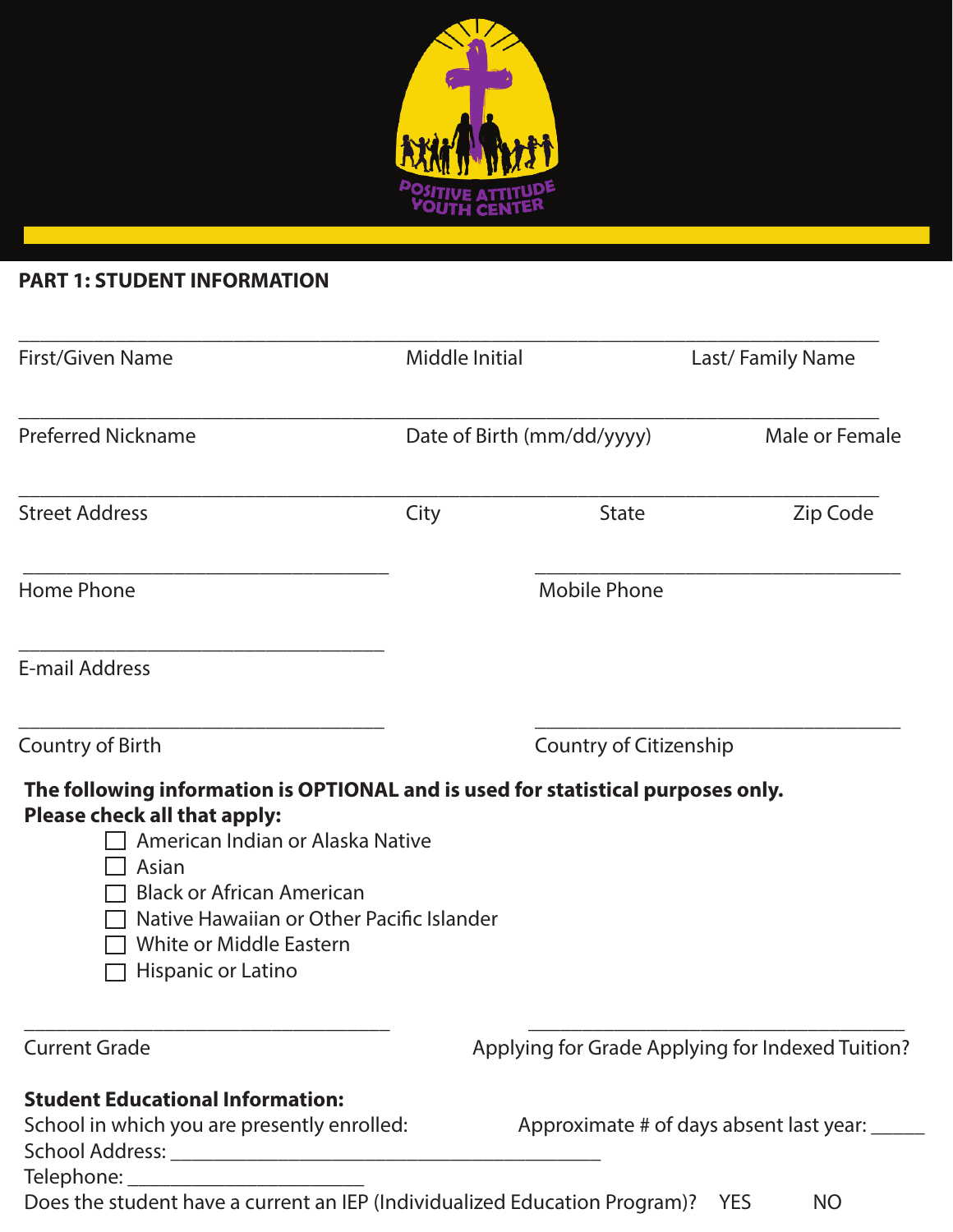

#### **PART 2: FAMILY INFORMATION PARENT 1:**

| First Name                                                                                             | Middle Name        |                        | Last Name        |
|--------------------------------------------------------------------------------------------------------|--------------------|------------------------|------------------|
| Relationship to Applicant                                                                              |                    | E-mail Address         |                  |
| Country of Birth<br>Check box if address is same at student's. (If checked, skip to home phone) $\Box$ |                    | Country of Citizenship |                  |
| <b>Street Address</b>                                                                                  | City               | <b>State</b>           | Zip Code         |
| Home Phone                                                                                             |                    | Mobile Phone           |                  |
| <b>Employer/Company Name</b>                                                                           |                    |                        | Occupation/Title |
| College(s) Attended                                                                                    |                    |                        | Degree(s) Earned |
| <b>PARENT 2:</b>                                                                                       |                    |                        |                  |
| First Name                                                                                             | <b>Middle Name</b> |                        | Last Name        |
| Relationship to Applicant                                                                              |                    | E-mail Address         |                  |
| Country of Birth<br>Check box if address is same at student's. (If checked, skip to home phone) [      |                    | Country of Citizenship |                  |
| <b>Street Address</b>                                                                                  | City               | State                  | Zip Code         |
| Home Phone                                                                                             |                    | <b>Mobile Phone</b>    |                  |
| Employer/Company Name                                                                                  |                    |                        | Occupation/Title |
| College(s) Attended                                                                                    |                    |                        | Degree(s) Earned |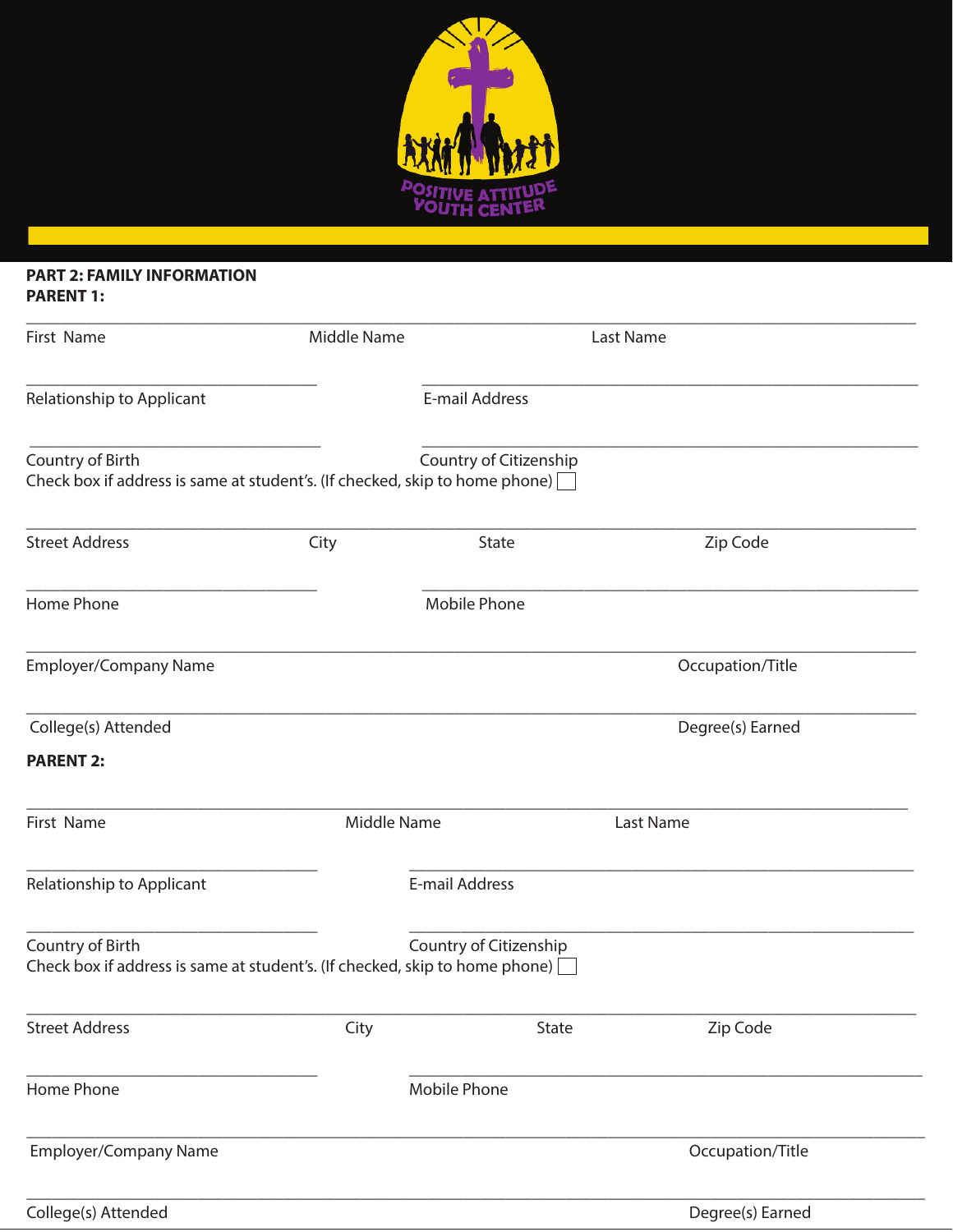

### **PART 2: FAMILY INFORMATION - Continued**

## **SIBLINGS**

| Name                       | Age                                                                                       |                                | <b>Current School/ College</b> |  |
|----------------------------|-------------------------------------------------------------------------------------------|--------------------------------|--------------------------------|--|
| Name                       | Age                                                                                       | <b>Current School/ College</b> |                                |  |
| Name                       | Age                                                                                       | <b>Current School/ College</b> |                                |  |
| <b>Current School Name</b> | Dates of Attendance                                                                       | Public/ Private/ Other         |                                |  |
|                            | Has the student ever repeated or advanced a grade? If so, please explain:                 |                                |                                |  |
|                            |                                                                                           |                                |                                |  |
|                            | Has the student ever been suspended, expelled, or dismissed from any school attended?     |                                |                                |  |
| No                         | Yes (please provide a separate explanation)                                               |                                |                                |  |
|                            | Has the students ever been tested for and/or diagnosed with any type of learning ability? |                                |                                |  |
| No                         | Yes (please provide a separate explanation)                                               |                                |                                |  |
| <b>Parent Signature</b>    |                                                                                           | <b>Print Name</b>              | Date                           |  |

Child Signature Date